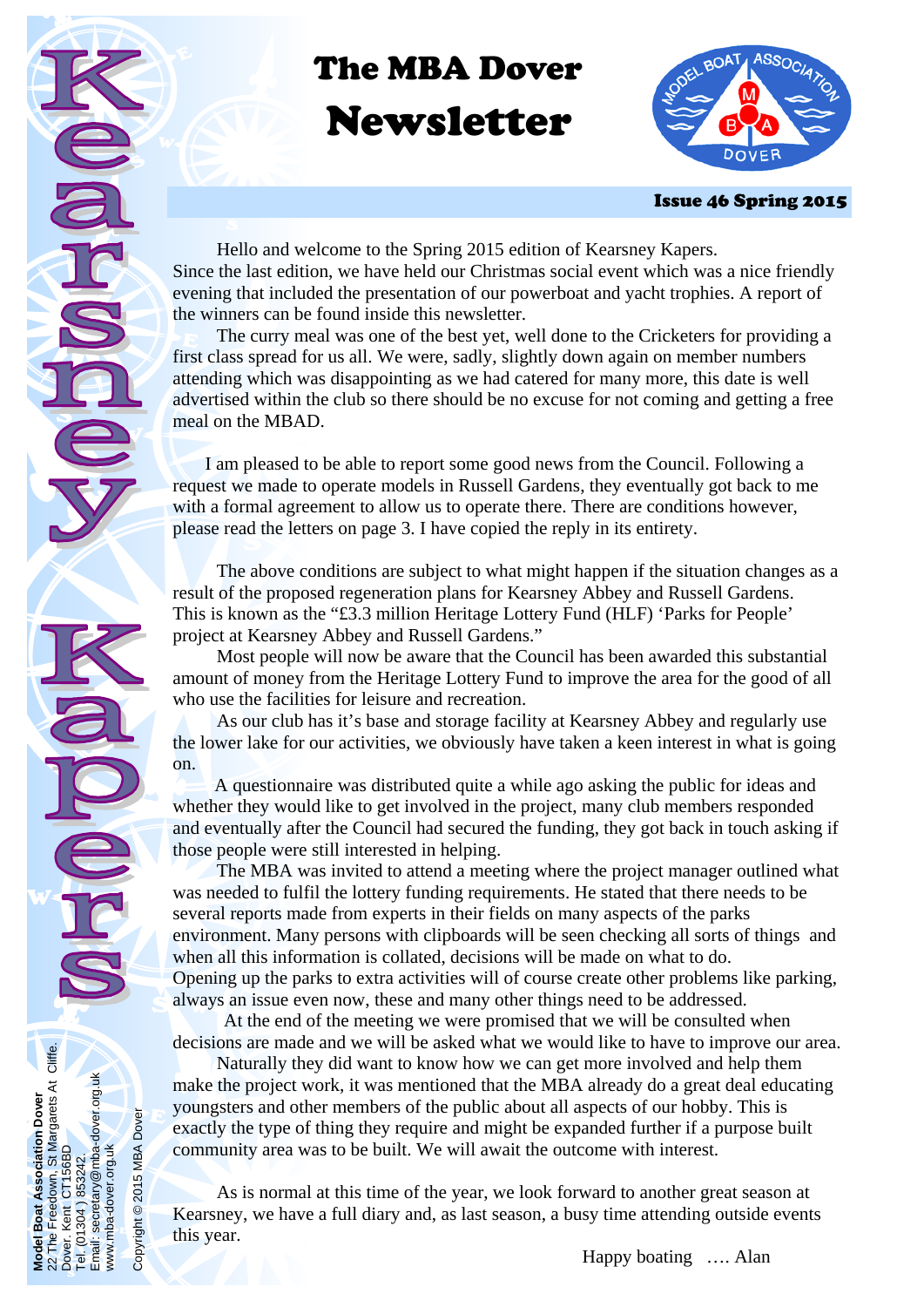## **2014 Regatta Results**

The overall Results for 2014 are.... Springer Barge Push. 1st Leonard Ochiltree. 2ndPeter Cook. 3rd Bernard Le Ny. Tug Towing, 1st Neil Terry. 2nd Len Ochiltree. 3rd Bernard Le Ny. Steering, 1st Alan Poole. 2nd Bernard Le Ny. 3rd Neil Terry. Club 500, 1st Peter Cook. 2nd Alan Poole. 3rd Neil Terry.

The yacht regatta series of races were cancelled during 2014 due to lack of entrants, however the the Frostbite results were 1st colin Goldsmith 2nd Andy Goldsack.

The Summer series yacht races was won by Andy Goldsack,

The trophy's and shields were presented at our Christmas dinner in December

…………………………………………………………………………………………………….

Below is a list of shows that we are either invited to attend or just go along to for interest

# **List of Outside Shows (Jan 2015)**

|                        |                  | January 2015                                                                                   |
|------------------------|------------------|------------------------------------------------------------------------------------------------|
| <b>Brighton Centre</b> |                  | February 2015                                                                                  |
|                        | $15-19th$        | April 2015                                                                                     |
| Dudley                 | 10 <sub>th</sub> | May 2015                                                                                       |
| Pangbourne             | 23/24            | May 2015                                                                                       |
|                        |                  | May 2015                                                                                       |
| Biggin Hill            | 13               | June 2015                                                                                      |
| Horsham                | 20/21            | June 2015                                                                                      |
|                        |                  | June 2015                                                                                      |
| Sellindge              | 30th (TBC)       | August 2015                                                                                    |
| Herne Bay              | (TBC)            |                                                                                                |
| Ramsgate               |                  | 6th (TBC) September 2015                                                                       |
| Headcorn Airfield      | 12/13            | September 2015                                                                                 |
| Warwick                | 6/8th            | November 2015                                                                                  |
|                        |                  | London Model Engineer Show  Alexandra Palace16/17/18<br>20/21/22<br>North Weald Airfield 27/28 |

(TBC) to be confirmed

Please use these dates in conjunction with our own diary dates. This is a list of events that are known at Jan 2015, it is by no means complete.

Please contact the Secretary Alan Poole on 01304 853242 if you find an event that is not on the list.



## The Dover Transport Museum

 This local museum is well worth a visit, it is situated in the old Royal Engineers Barracks at Whitfield and contains many ship models of local interest as well as many other transport related exhibits.

Ferry "Lord Warden"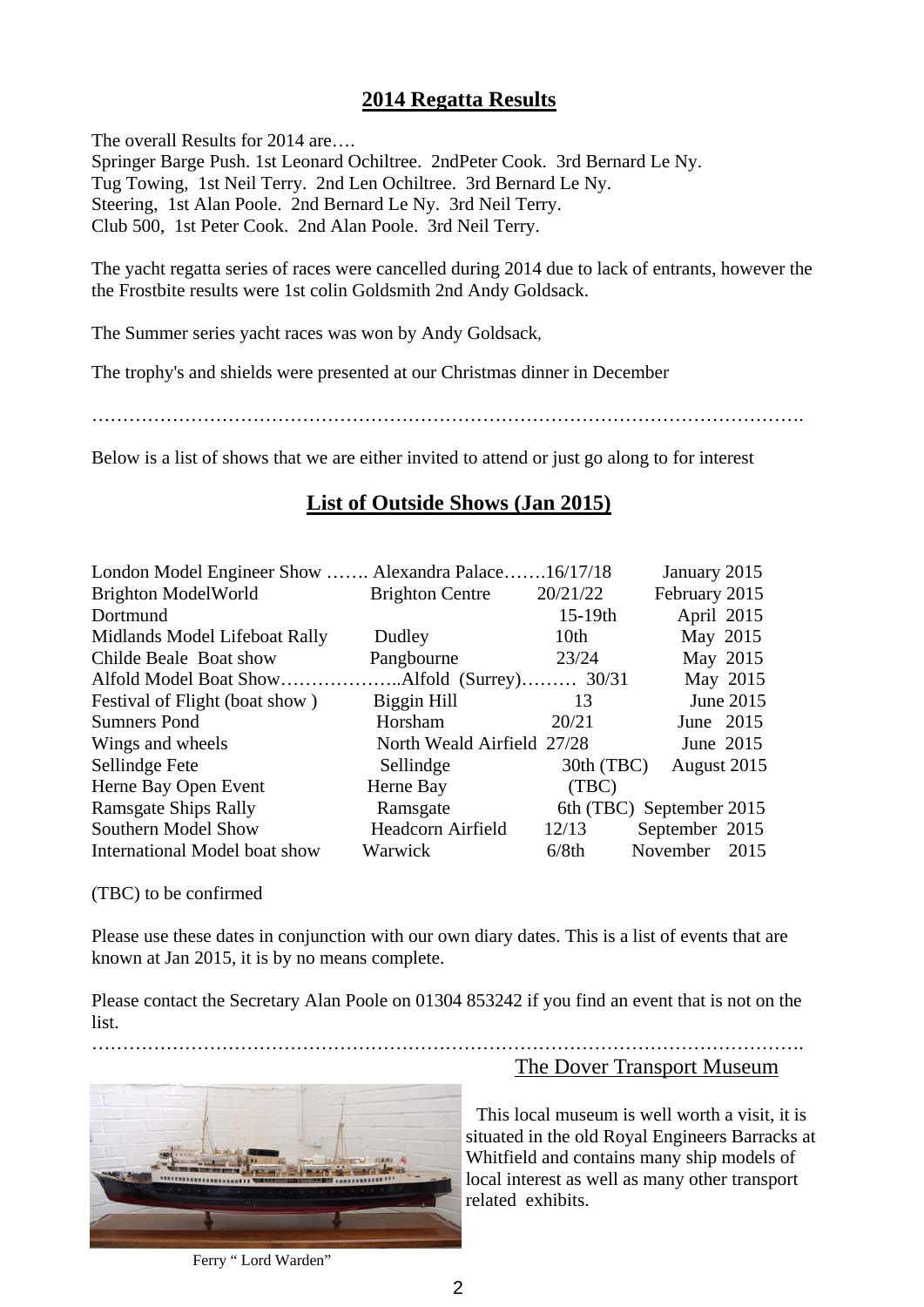#### **Copy of letter sent requesting permission to operate model boats in Russell Gardens**

*Dear Mr Hill,* 

 *At the recent Chairmans Event at Russell Gardens, the Model Boat Association put on a display for the guests which we know was well received.* 

*At that event we mentioned that we were under the impression that as a club we could not normally use that water for our activities, Kearsney Abbey Lake is ideal but occasionally our yacht section need the whole area for their scheduled racing. being able to use Russell Garden' s water would be useful.* 

*Can I therefore request that the Model Boat Association Dover, formally be allowed to operate electrically powered models and sailing craft in that area?* 

*I have already included the Russell Gardens in our latest risk assessments and have sent these into the Council as required. If you are in favour of this request could I also ask if we might be allowed to run some of our models at a faster speed than 5 MPH (at Russell gardens?)* 

*The speed restriction was imposed at Kearsney Abbey to protect the wildlife from unscrupulous operators, we as a club impose a strict regime to make sure all members respect the wildlife and operate the models safely, models these days are faster and when controlled correctly are perfectly safe at slightly higher speeds.* 

 *I thank you for your consideration and look forward to hearing your comments.* 

 *Kind regards.... Alan Poole (Secretary MBA Dover)* 

#### **Official Reply received by email on December 5th 2014**

 As you know Dover MBA have a licence to operate in Kearsney Abbey Lake. I understand that the reason the licence does not extend to Russell Gardens was that Russell Gardens is the part of the park where those people seeking a bit of peace and quiet can find it. Most activities centre around Kearsney lake. Your e-mail requests:

1. formal permission to operate electrically powered models and sailing craft in Russell Gardens formal lake (the rectangular lake immediately upstream of the ornamental bridge).

2. Formal permission to operate at speeds exceeding 5mph in Russell Gardens formal lake

#### Formal response:

#### **Please accept this e-mail as the Council's formal response to your requests**.

Request 1: I need to balance the needs/wishes of those people seeking peace and quiet against the needs /wishes of Dover MBA. I note that your justification for your request is the clash that occurs between the electrically powered models and the sailing craft, when there are yachting regattas.

I understand your needs in these circumstances and can confirm that when the Kearsney Lake is used for a yacht racing event **I authorize the use of Russell Gardens formal lake for electrically powered models.** Because of the balance I have already mentioned, Dover MBA need to limit the number of occasions when the Russell Gardens formal lake is used to **not more than 8**  days a year. This authorization is limited to **electrically powered models only** – Russell Gardens formal lake is upstream of the habitat of a protected species, the native freshwater crayfish, and petrol engine models are therefore strictly forbidden because of the environmental risks. Similarly every year there is a pair of nesting swans in Russell Gardens formal lake and any event should be scheduled to avoid the nesting season (July-October). This would in any case benefit your members since the swans are likely to attack should anyone come too close to the nest site.

Request 2:

I understand the frustration of not being able to operate the models to their full capability. Again I have to balance this against any damage to the lake shore or ecology. In the case of the Russell Gardens formal lake the shore is brick lined, thereby minimizing damage. Since the events will also avoid the nesting season I do not believe that there is an impact on wild-life. **I therefore give permission to Dover MBA to operate electrically powered models in Russell Gardens formal lake on the occasions stipulated in paragraph 1 above at speeds of up to10mph.** 

#### Constraint:

Given that this is an extension of the current licence terms, the authorization is limited to a 12 month period from the date of this e-mail so that the impact of the new arrangements can be reviewed prior to any extension of these arrangements. You will be aware of the HLF bid for Russell Gardens and Kearsney – please be aware that if the goals of the HLF project for the formal lake conflict with the arrangements above then the licence will need to revert to the licence conditions.

Martin Leggatt Head of Assets & Building Control Dover District Council Council Offices, White Cliffs Business Park, Whitfield, Dover CT16 3PJ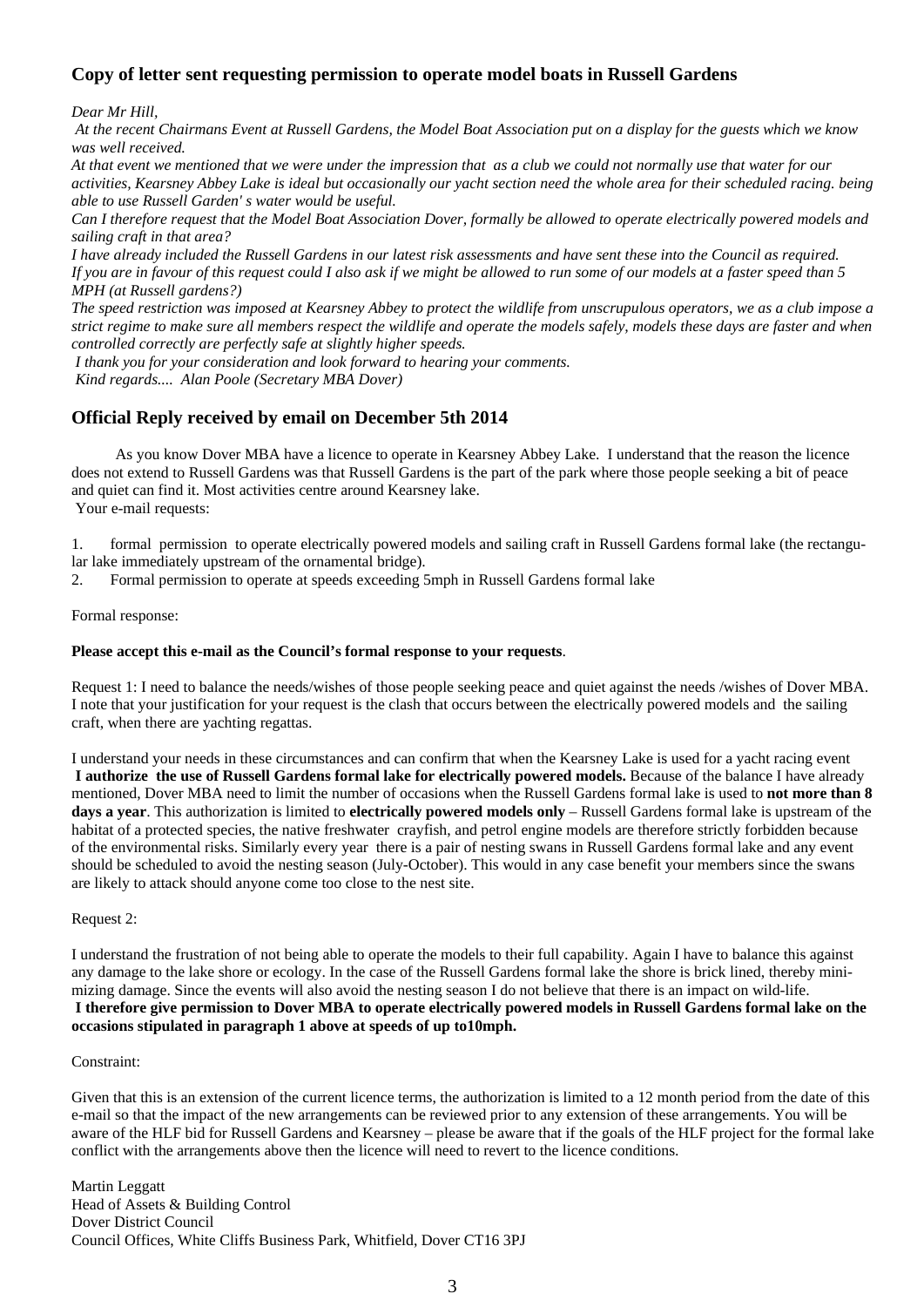## **Model Engineer Exhibition 2014**

I am pleased to report that this long running exhibition held at Sandown Park Racecourse, was a much better show this time than of late. I have been writing reports in this newsletter regularly and have sadly had to say that it was becoming poorer with a lack of trade stalls and a lack of model entries generally. I can remember when this exhibition was the foremost show in the country, the quality and amount of models displayed was second to none and to gain an award at this show was considered to be an honour. The show has been steadily falling out of favour, taking second place to the other big London show at Alexandra Palace, but this year it was much better.

This year, is was what I am calling the year of the battleship, the model boat entries this year were exceptional mainly due to many loan entries of exceptional quality and of course the competition entries which were again mostly naval in theme. I am of course talking about Alex Mcfadyern's "Richelieu" French battleship, David Brown's HMS Warspite and the Duke of Edinburgh's award (D of E) entry, another HMS Warspite to a slightly larger scale.

The loan entries were again mainly Naval with Alex Mcfadyern displaying his entire battleship fleet. These included the famous HMS Vanguard, HMS G3 (Renown) and the destroyer HMS Barrossa. All these were Gold Medal award winning models and some were also Naviga gold medal winners (A World class international competition)

It was a privilege to see all these wonderful model in the same room, some of you will remember the report I wrote in the winter 2013 KK where I described Alex's workshop and the soon to be displayed Richelieu model. This model gained another Gold at this exhibition to add to his tally. The other competition entry was David Brown's HMS Warspite (1921), this model was full of atmosphere with a lot of interesting detail that kept the viewer busy for hours looking. An example would be the tot of rum issue ready to be distributed on the main deck, David had modelled the table with the kettles and tankards ready to be filled from the rum tubs that were fully detailed standing by the tables, these had the characteristic brass hoops and the words "The king god bless "him inscribed on the barrels. Another detail was the Fairy Flycatcher spotter plane ranged on "B" turret waiting to launch. This model was also awarded Gold medal and also took the Earl Mountbatten of Burma Trophy, this is awarded to the best warship model in the show.

The last battleship model entered, was another HMS Warspite, this model had gained these awards last year and this time was entered into the Dof E award. Colin Vass is the builder of this remarkable model and at 1/72nd scale, it is a large and Impressive model, Colin was unsuccessful in trying to gain this award this time but it was great to see it again.

There were of course other beautiful model boats in the competition including another HMS Barrossa, the Turbina and of course the other loan entries including A161,Loyal Mediator. (well you do get a free entry to the show).

So you will see why I called it the year of the battleship and why it was a great show this year, I will be back gain next time.

## **The London Model Engineering Show.**

 I know many of our members attended this show, we did advertise it at the January meeting where some expressed an interest in going but I noticed that some met up and travelled together and some just went along on their own, whatever, it was good to see members attending what is probably the better of the two major engineering shows held at this time of year.

 Those who attend regularly will have noticed some absentees in the trade stands, SHG were absent which was a shame because they carry a good range of model boat bits, some other stands were also not there, lets hope it was just a glitch this year and not a trend emerging!

There were as usual, many boat clubs exhibiting and a first this year was the Kent Model Boat Display Team under the direction of Phil Knell, Phil is the organiser of the Headcorn model boat section and also runs the Biggin Hill show which is on again this year.

Those who missed seeing the Alex McFadyern show at the Sandown venue were treated to a second showing at this event. *(continued over the page)*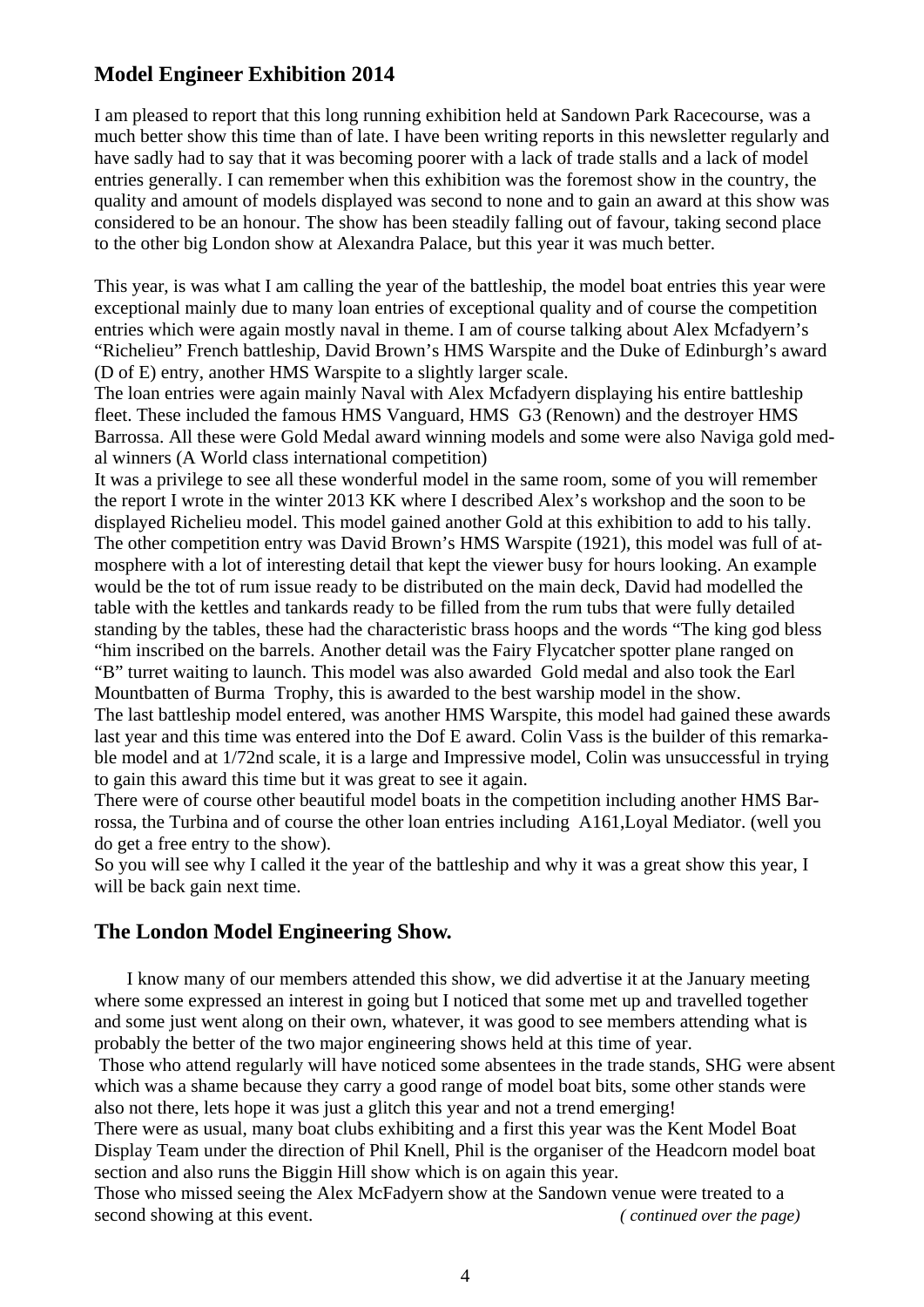#### (*Continued from page 4)*

The Surface warship stand was taken over by Alex who is a member of that group, what a brave man allowing his three battleships and destroyer to be placed on a stand which had no protection, we noticed many a person reaching over the delicate structures to point out features to others, their clothing almost brushing the models, Alex did admit to losing a couple of jack staffs during the show. This general show includes Boats, Aircraft, Trains and trucks so there is something for everyone and of course all the engineering spares you could possibly want.

## **The Brighton Modelworld 2015 Show, 20-22 February**

Another great show in our area and one that seems to get better every year. This is a general model show however, the model boat side of our hobby is well represented. There is pool which, with thanks to Steve Dean who organises to displays on the pool, was kept busy all thee time with

model boats operating almost non stop. There were the usual favourites including several clubs who regularly attend, the large model and display of the Titanic is also a regular at this show. The RNLI is very well represented with two substantial model groups and the Brighton RNLI sales tables who also have a corner where children can get rigged up in lifeboatman's clothing including the now familiar white helmet, they get there photo's taken in the gear which is a great memento of the day. Not many trade stands this year dealing specifically with boats but general sales of tools and other related products still make shopping there worthwhile.



(Photo Steve Dean)

A very good video showing all aspects of the show was made by our very own Graham White,

 This can be viewed on You Tube under his username of *Retsub 12* 

 Another interesting model at Brighton, this is the passenger liner "Queen Mary". All made from Lego bricks! It dwarfed the entrance area and was I believe, over 25ft long although I did not measure it.

 I do know that a *quarter of a million* Lego bricks was used in it's construction and, they were not all glued together!

(*Continued from the last page are a few more Photos Of our first Illuminated event of this season.)* 

…………………………………………………….



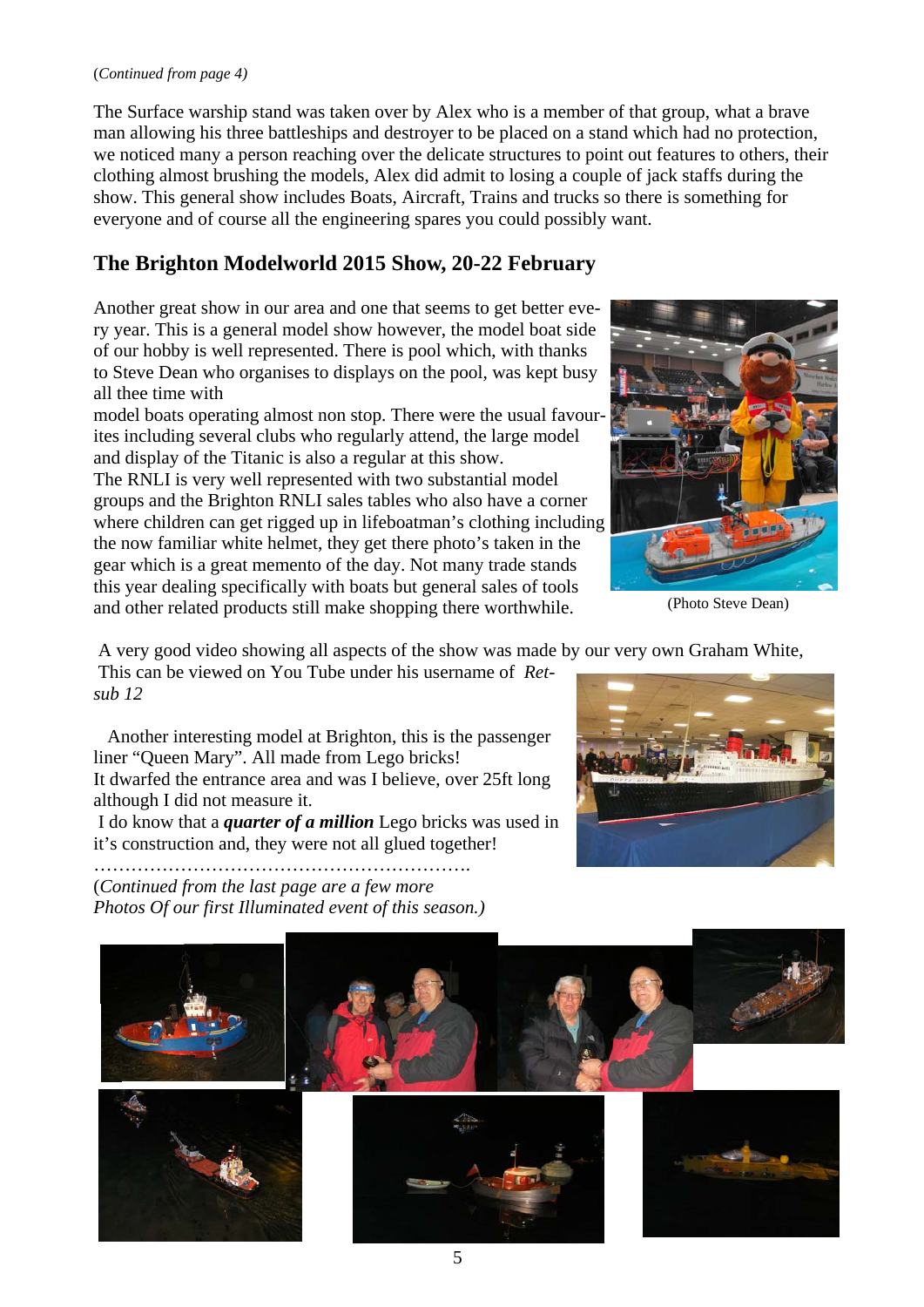# A members model

Adrian Knight has sent me details of his latest venture, as Adrian is a tug man, it's no surprise that it is another tug model. The hull was constructed by Roger Shields several years ago but shelved due to other commitments, it was then offered for sale and this is where Adrian stepped in, he bought it and has spent hours getting it ready to sail again.

The subject is the **Tirrick** a tug that is known as a water tractor.

(A starboard view of the model is pictured right.)

Adrian sent in the following about the full sized **Tirrick**  and his model.

Tug Tirrick

Built 1983 38metres x 11.30

One of a fleet of six operated by Sullom Voe Harbour Authority in the Shetland Islands. All six named after Sea Birds only found in the Shetland Islands.



They are powered by two Voith Schneider Units driven by two Ruston 12RK 3CM engines. The hull was constructed by Roger Shields but I had to rebuild the superstructure due to damage caused when the paint was removed, it's often easier to build from new rather than try to repair damaged sections of a model. Nitromors paint stripper did not work very well here! The plank on frame wooden hull was coated with P38 and reinforced with glass fibre matt. Plasticard was used for the superstructure and many other parts, all were scratch built including the main deck powered winch, this is powered with a geared curtain motor.

Two Voith Schneider units are controlled by four servos and one Mtronik speed controller. There are 24 working lights using 12 volt grain rice bulbs controlled by manual switches and one remote switch. The whole model is powered by one 12 Volt Lead Acid Battery. I still have bits and pieces to complete but I am waiting for the warmer weather like so many other club members. Adrian.

This is an unusual model that has some very unconventional lines, the underwater shape is odd to say the least but it operates well with the twin Voith Schneider propellers, note the very large skeg aft, this is necessary to keep the vessel stable when running ahead in a straight line. The drawings and an article appeared in an early edition of Model Boats Magazine. (Ed.)

 Just pictures at this stage but here are some shots of Dave Cowlin's latest rowing model. I don't have many details but it looks like it's going to be another crown puller, just like Dave's other models. It is still under trials at the moment.



Clive Haffenden's Round table class minesweeper **Sir Kay**, built 1942 by Hall Russell Aberdeen, This black and white image was taken at Kearsney one Sunday morning in February 2015



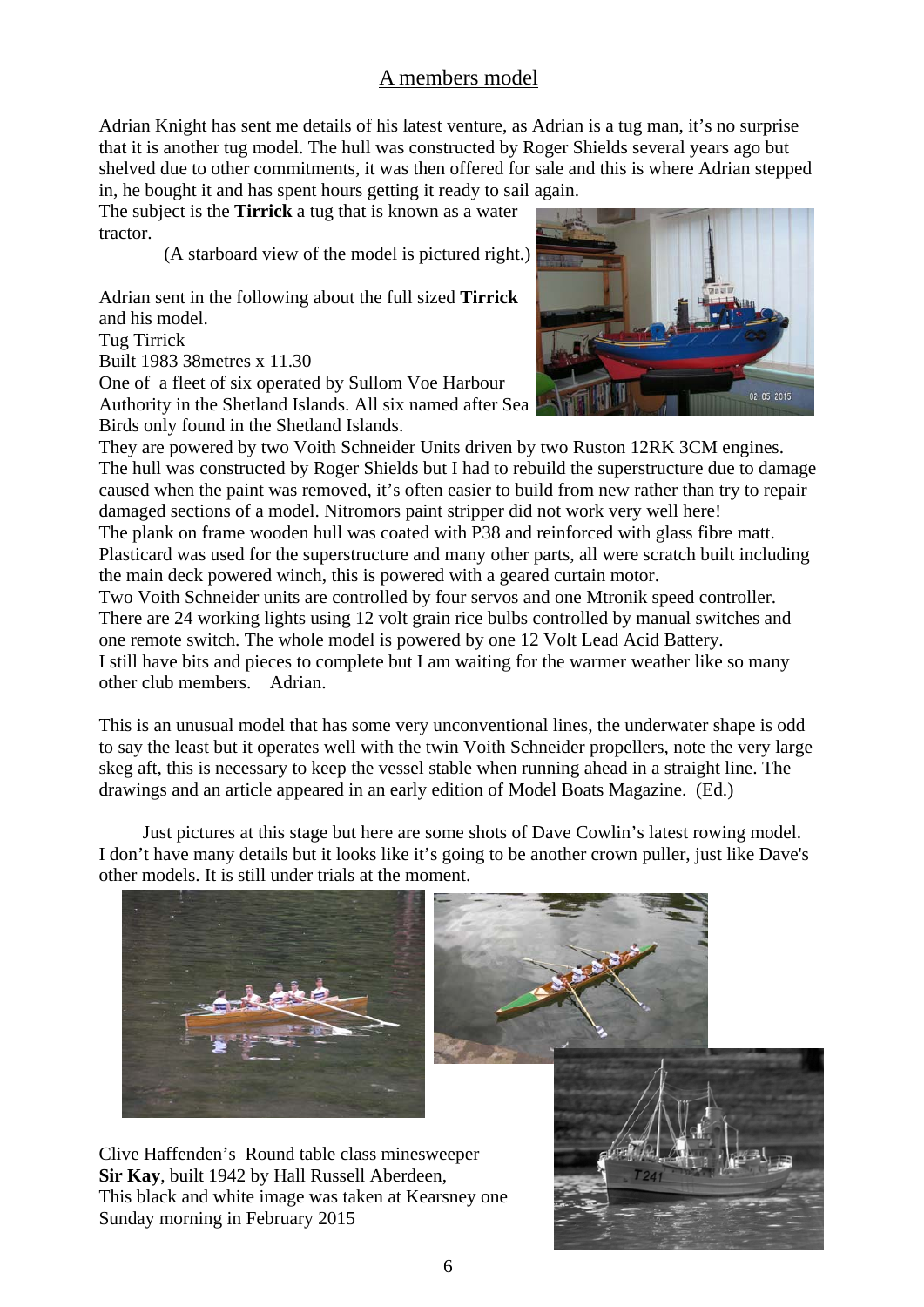#### **For sale**

Alan Knott, Top Flat, 23 Salisbury Road, Dover. Phone…01304 694904. mobile… 07711778882

Alan is selling some of his models to save space.

Brooklyn American Tug. Trawler Sir Kay (Weathered look) has a smoke unit HMT Resolve. Twin funnelled wartime tug (very detailed) has been ballasted but never in the water, brand new Danny Boy drifter fishing vessel, weathered look very detailed with lights White gunboat very detailed. Dredger with working crane driven by pods scratch built. Fairwind yacht ready to sail £140 Coastal tanker A part started trawler, hull finished bow thruster fitted, bridge partly finished, shaft and prop and mast fitted (hand drawn plans to finish it ) any reasonable offer

If you are interested in any of these models, contact Alan and go and see the boat you are interested in and make him an offer.

All the boats are of high quality and ready to run. ……………………………………………………………………………………………………………………………

 A good friend of mine has passed away leaving a complete workshop full of very high quality engineering equipment. There is an Axminster lathe, an Axminster free standing milling machine and hundreds of tools, I cannot begin to list everything. He was an excellent model engineer and specialised in horology ( clock making) His equipment was obviously of high quality but unfortunately an illness forced him to give up his hobby .

Please contact Alan Poole on 01304 853242 for details if interested.

.

 A Chester Conquest lathe hardly used with many accessories is offered for sale by Charles Male. This machine must be seen as it is in almost new condition and is immaculate, with all the accessories this should be £500 -600.00 but as Charles wants it to go to a good home, he is asking half that £300.00 but even this price might be negotiable. Please contact Charles direct on 01843 580429

Bob Davis has a 1 metre class yacht for sale, it is a fibre glass hull with two different size interchangeable keels. The masts and booms are alloy and it is complete with a full set of sails. A hitech sail winch is included as is a rudder servo, all that is needed is your own radio to be fitted and you will be sailing away!

 Contact Bob on 01303 894870….and the price - only £80.00 ……………………………………………………………………………………………………….